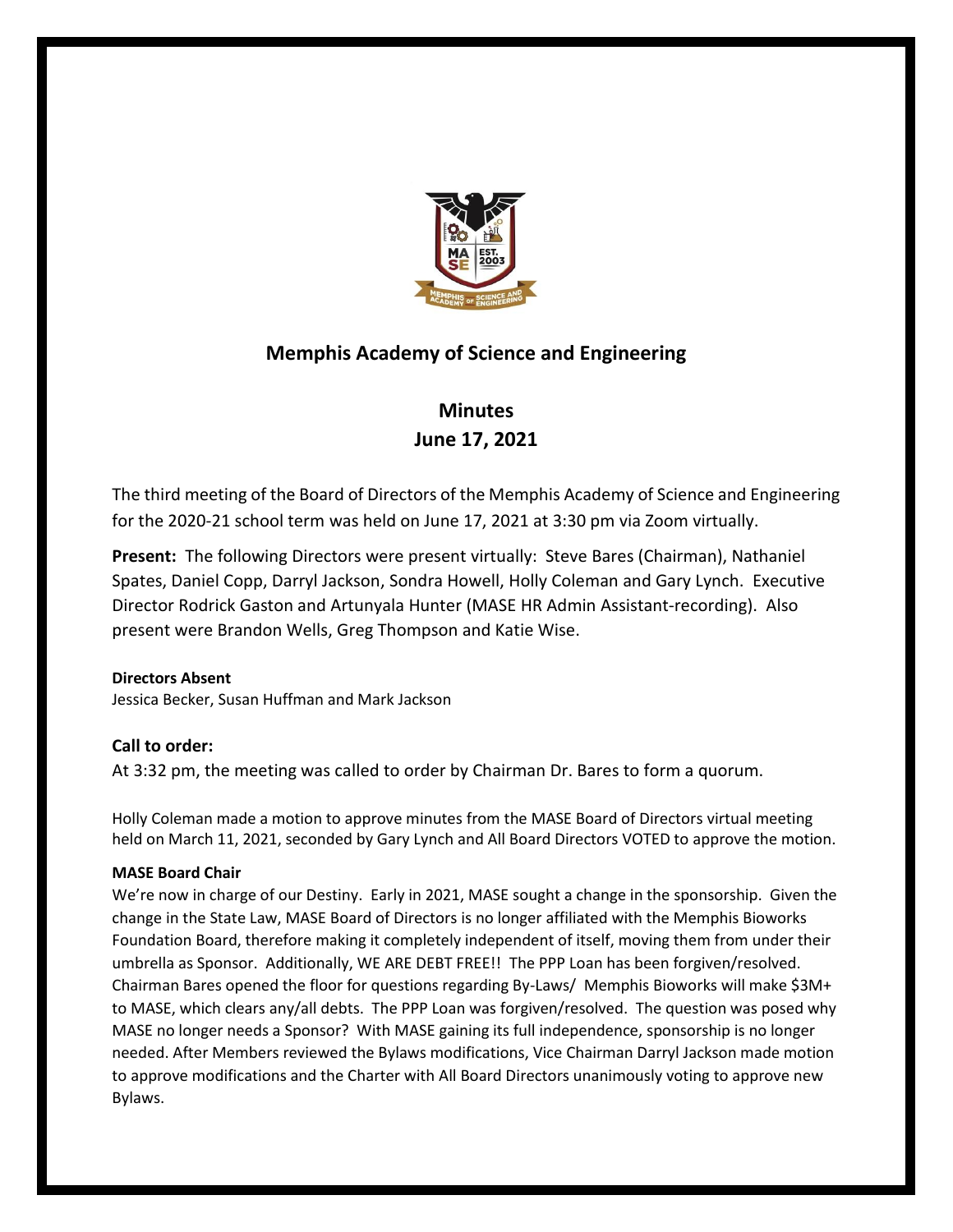#### **Enrollment & Staff**

Executive Director Rodrick Gaston opened by thanking everyone for their support during the school's difficult year affected by Covid-19. Despite the pandemic's challenges, the creative tailored plans orchestrated by MASE Team successfully fulfilled most goals. Enrollment stayed on point. This year's Senior Class finished with 98% graduation rate. The school's reopen to in-person learning enabled eighth graders and seniors to attend Proms, Promotional Ceremonies and Graduations. Students really enjoyed the opportunity to have fun via interacting and socialization. Although we only finished with about 10% in-person students, we were satisfied knowing that the low rate trended across the school system. Rodrick Gaston applauded the staff's tireless efforts in making those events as spectacular and normal as possible. All with the exception of one teacher returned in person. Even to the end, we managed to not only maintain, but exceed enrollment goal of 575 by ending the 2020-21 term with 591 students.

#### **Attendance**

We continued policing attendance by making it a high priority through the very last day of school. Although sixth grade teachers taught virtually, the students were afforded the option to learn in-person while being monitored by Subs. We managed to get all students to come in person for TN Ready Testing. Although this year's testing data won't be held against us, we'll seek to receive those results. All teachers continued to excel with their dual roles.

#### **Academic Excellence Committee**

We don't have full data for Juniors yet. Only one (1) senior didn't graduate on time. But we're still in hopes for that student to finish out. We were able to get all our students to come in person for the TN Ready testing. Thankfully, this year's data will not be held against us. But the State hasn't shared that data. We really don't see a lot of trending growth. Our Learning Loss Bridge Camp is going on now with the hopes of bridging the loss gap. The students appear to be engaging in their classrooms. Also our Summer School Program is in process now with hopes for "credit recovery". This is the final year for the R3 grant contract. We will be able to reapply next April 2022. Looking forward to re-establishing STEM in Motion program. It's possible, we might not be able to return our STEM program with Lebonheur because of Covid-19. However, we might be able to have a Lebonheur Representative come to us. Our Computer Science program will also continue. Thus far, we're still unsure about MBCC allowing the  $6<sup>th</sup>$ Grade Academy to utilize their facilities. If not, we'll be forced to either look elsewhere or house them in our main campus. Dr. Bares congratulated us on a job well done considering the obstacles and the grim look at the beginning of the school term. We definitely ended the year better than expected!!

#### **Highlights**

We still managed to finish with a Graduation rate of 98%. The in-person percentage began @ 25%, but ended with only 10%, which was a common trend across the board of other local schools. Currently, under 100 students have not yet returned laptops, hotspots devices. Although challenging without an Academy, we still made it possible for  $6<sup>th</sup>$  graders to return in person.